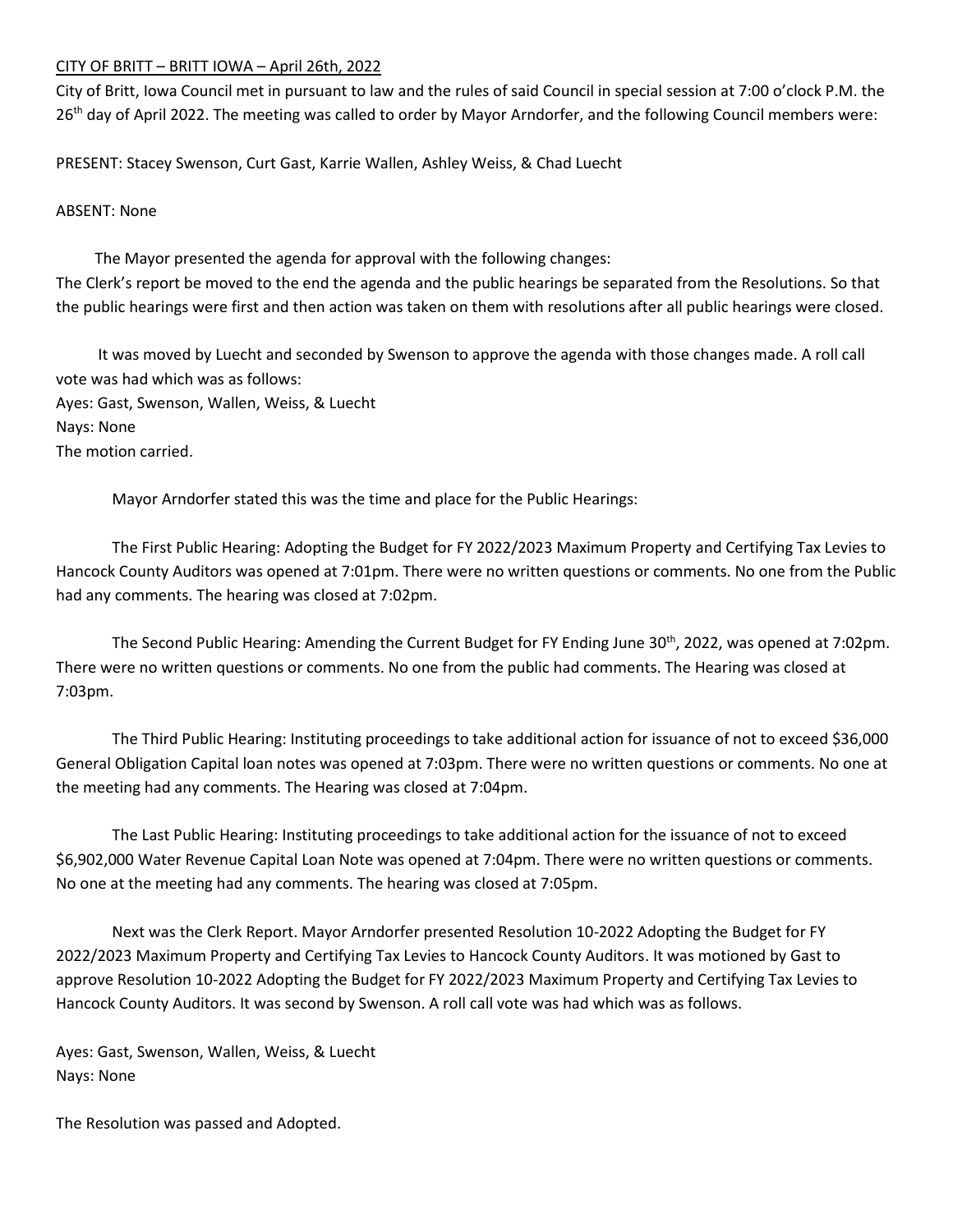Next Arndorfer presented resolution 13-2022 Amending the Current Budget for Fiscal Year Ending June 30<sup>th</sup>, 2022. It was motioned by Luecht to approve Resolution 13-2022 Amending the Current Budget for Fiscal Year Ending June 30<sup>th</sup>, 2022. It was second by Wallen. A roll call vote was had which was as follows.

Ayes: Gast, Swenson, Wallen, Weiss, & Luecht Nays: None

The Resolution was passed and Adopted.

Mayor Arndorfer presented Resolution 15-2022 Instituting proceedings to take additional action for the issuance of not to exceed \$36,000 general obligation capital loan notes. It was motioned by Gast to approve Resolution 15-2022 instituting proceedings to take additional action for the issuance of not to exceed \$36,000 general obligation capital loan notes. It was second by Wallen. A roll call vote was had which was as follows.

Ayes: Gast, Swenson, Wallen, Weiss, & Luecht Nays: None

The Resolution was passed and adopted.

Mayor Arndorfer presented Resolution 16-2022 instituting proceedings to take additional action for the issuance of not to exceed \$6,902,000 Water Revenue Capital Loan Note. It was motioned by Luecht approve Resolution 16-2022 instituting proceedings to take additional action for the issuance of not to exceed \$6,902,000 Water Revenue Capital Loan Note. It was second by Weiss. A roll call vote was had which was as follows.

Ayes: Gast, Swenson, Wallen, Weiss, & Luecht Nays: None

The Resolution was passed and adopted.

Ibarra spoke with Jason Comisky with Ahlers and Cooney and mentioned that we need to be able to cut a check for the 27<sup>th</sup> of April. Comisky said that was possible we just needed to pass a resolution stating that. Resolution 14-2022 declaring an official intent under treasury regulation 1.150-2 to issue debt to reimburse the city for certain original Expenditures paid in connection with specified projects was presented to the council. It was motioned by Luecht and second by Swenson to approve Resolution 14-2022 declaring an official intent under treasury regulation 1.150-2 to issue debt to reimburse the city for certain original Expenditures paid in connection with specified projects. A roll call vote was had which was as follows:

Ayes: Gast, Swenson, Wallen, Weiss, & Luecht Nays: None

The Resolution was passed and Adopted.

Next, we need an approval to hire the Pavement Doctor to fill holes on Main Ave for RAGBRAI in the amount of \$7,500. It was motioned by Luecht and second by Wallen to approve hiring The Pavement Doctor to fill holes for RAGBRAI for \$7,500. The Motion carried unanimously.